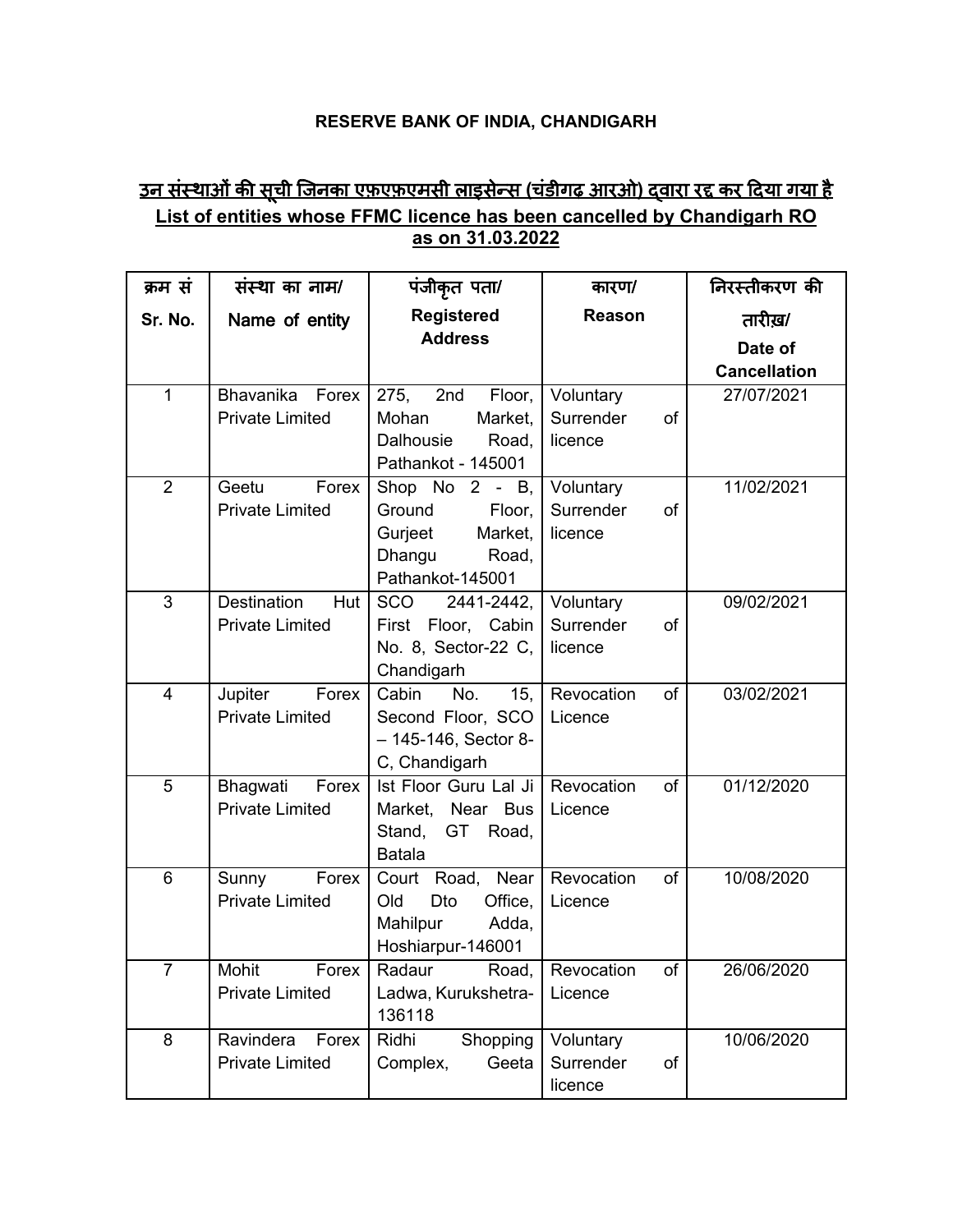|    |                                                    | <b>Bhawan</b><br>Road,<br>Gurdaspur- 143521                                                                 |                                         |            |
|----|----------------------------------------------------|-------------------------------------------------------------------------------------------------------------|-----------------------------------------|------------|
| 9  | Majha<br>Finance<br>Limited                        | 118-A, Railway Link<br>Amritsar-<br>Road,<br>143001                                                         | Voluntary<br>Surrender<br>of<br>licence | 10/06/2020 |
| 10 | India<br><b>GATS</b><br>Limited                    | SCO- 1-3B, Swami<br>Vivekanand<br>Vridhasharam<br>Market, B- Block,<br>Model Town Extn,<br>Ludhiana- 141002 | of<br>Revocation<br>Licence             | 08/05/2020 |
| 11 | Chabra<br>Forex<br><b>Private Limited</b>          | SCO- 841-842, First<br>Floor, Sector-22-A,<br>Chandigarh- 160022                                            | Revocation<br>of<br>Licence             | 08/05/2020 |
| 12 | Sareen's Cash N<br>Private<br>Currency<br>Limited  | Banga<br>Road<br>Phagwara-144401                                                                            | Voluntary<br>Surrender<br>of<br>licence | 20/02/2020 |
| 13 | Forex<br>Jaideep<br><b>Private Limited</b>         | Taptej Singh Market,<br>Moga - 142001                                                                       | Voluntary<br>Surrender<br>of<br>licence | 20/02/2020 |
| 14 | Trade<br>Legend<br>Services<br>Private<br>Limited  | No.16718, 1st Floor,<br>Ganpati Towers, Gill<br>Road,<br>Ludhiana-<br>141003                                | of<br>Revocation<br>Licence             | 22/01/2020 |
| 15 | Shukla<br>Forex<br><b>Private Limited</b>          | Dana Mandi Gate,<br>Phagwara-144401                                                                         | Revocation<br>of<br>Licence             | 22/11/2019 |
| 16 | Sons<br>Gurbax<br>&<br>Private<br>Forex<br>Limited | Shop No.4, Railway<br>Link<br>Road, Near<br>Meghdoot<br>Hotel,<br>Amritsar-143001                           | Voluntary<br>Surrender<br>of<br>licence | 21/11/2019 |
| 17 | Ambay<br>Forex<br><b>Private Limited</b>           | Geeta<br><b>Bhawan</b><br>Road, Gurdaspur -<br>143521                                                       | of<br>Revocation<br>Licence             | 09/09/2019 |
| 18 | <b>Sizzy Tour Private</b><br>Limited               | Gita<br>colony,<br>Opposite<br>Gita<br>Hospital, LIC Road,<br>Kurukshetra-<br>136<br>118                    | Voluntary<br>Surrender<br>of<br>licence | 30/08/2019 |
| 19 | Rama<br>Forex<br><b>Private Limited</b>            | Shri Anandpur Sahib<br>Road, Garhshankar,<br>Hoshiarpur                                                     | Revocation<br>of<br>Licence             | 06/06/2019 |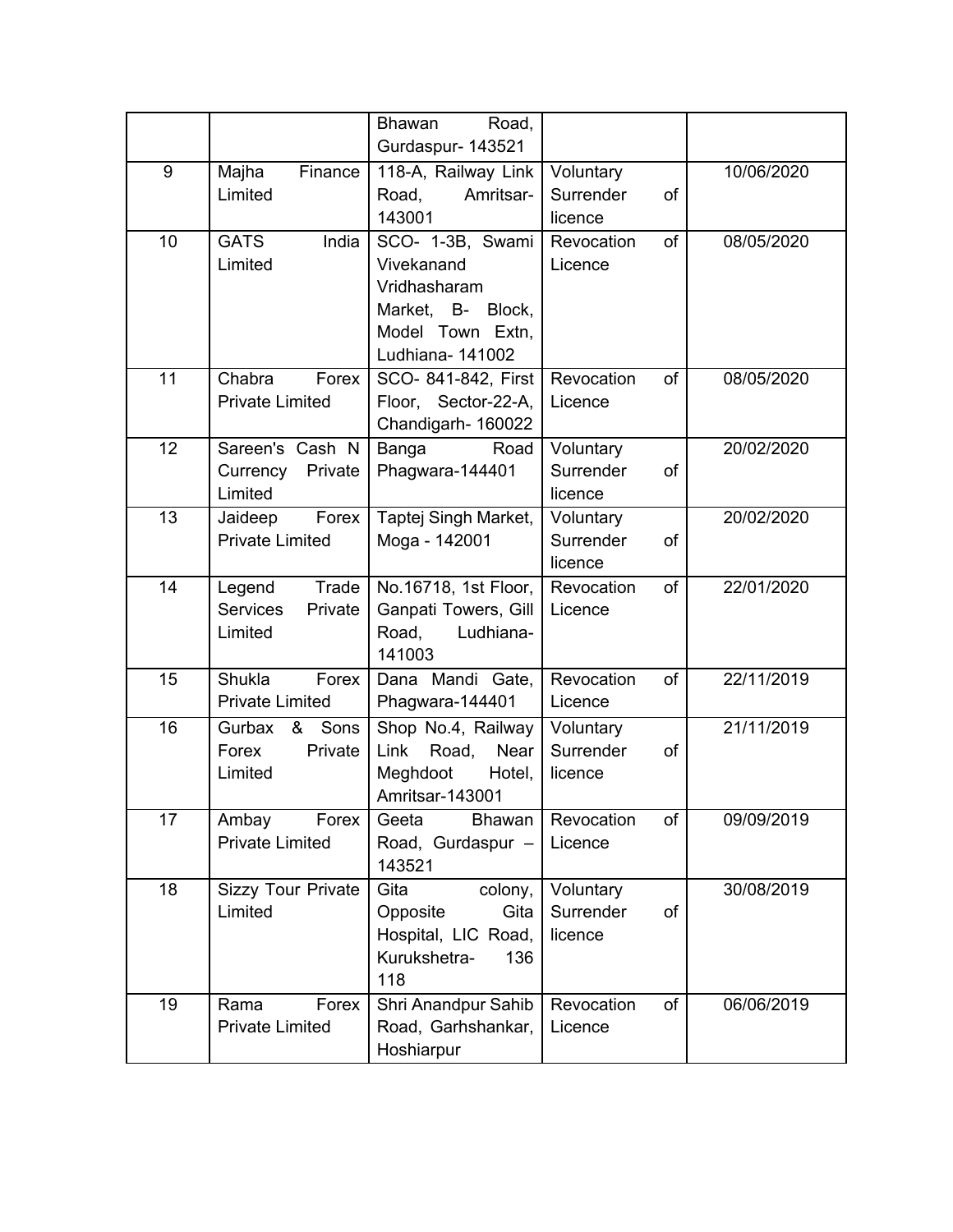| 20 | Private<br>Forexpro<br>Limited                  | Shop<br>No.<br>3132,<br>Main<br>Road,<br>Near<br><b>Bus</b><br>Stand,<br>Adampur, Jalandhar<br>$-144102$ | Voluntary<br>Surrender<br>of<br>licence | 06/06/2019 |
|----|-------------------------------------------------|----------------------------------------------------------------------------------------------------------|-----------------------------------------|------------|
| 21 | Airnet Travels &<br>Private<br>Cargo<br>Limited | 4th Floor, SCO 147,<br>Feroze<br>Gandhi<br>Market, Ludhiana -<br>141001                                  | Voluntary<br>Surrender<br>of<br>licence | 01/05/2019 |
| 22 | Sivanta<br>Luxmi<br>Forex<br>Private<br>Limited | Sunrise<br>Building,<br>Chowk,<br>Main<br>Pheowa,<br>Distt.<br>Kurukshetra-136128                        | Voluntary<br>Surrender<br>of<br>licence | 04/04/2019 |
| 23 | Kartar<br>Finlease<br>Limited                   | Near Grewal Chowk,<br>Malerkotla, Punjab -<br>148023                                                     | Voluntary<br>Surrender<br>of<br>licence | 05/11/2018 |
| 24 | First Deal Forex<br><b>Private Limited</b>      | 19, Grand Mall, Near<br><b>BMC</b><br>Chowk,<br>Jalandhar-144001                                         | Voluntary<br>Surrender<br>of<br>licence | 05/11/2018 |
| 25 | Money Forex<br>V.<br><b>Private Limited</b>     | Near<br><b>Bus</b><br>Stand,<br>Jalandhar<br>Road,<br>Kapurthala-144601                                  | Voluntary<br>Surrender<br>of<br>licence | 30/07/2018 |
| 26 | G.K. Forex Private<br>Limited                   | Opp Dana Mandi,<br>Main<br>Road,<br>Garhshankar, Distt.<br>Hoshiarpur, Punjab-<br>144527                 | Voluntary<br>Surrender<br>of<br>licence | 09/05/2018 |
| 27 | <b>PHF</b><br>Leasing<br>Limited                | 923, GT Road,<br>Jalandhar - 144 001                                                                     | Voluntary<br>Surrender<br>of<br>licence | 09/11/2017 |
| 28 | Surya<br>Forex<br><b>Private Limited</b>        | WG-4, Near Prem   Voluntary<br>Nursery<br>School,<br>Jyoti Chowk, GT<br>Road, Jalandhar -<br>144001      | Surrender<br>of<br>licence              | 15/09/2017 |
| 29 | Darbara<br>Forex<br><b>Private Limited</b>      | No.<br>Shop<br>EQ<br>46/609/2, Hall No.<br>46/3, Rainak Bazar,<br>Jalandhar-144001                       | Voluntary<br>Surrender<br>of<br>licence | 09/05/2017 |
| 30 | Forex<br>Sagar<br>Limited                       | 1 <sup>st</sup><br>Floor,<br>Prime<br>Tower, G.T. Road,<br>Jalandhar - 144 001                           | Revocation<br>of<br>Licence             | 16/08/2016 |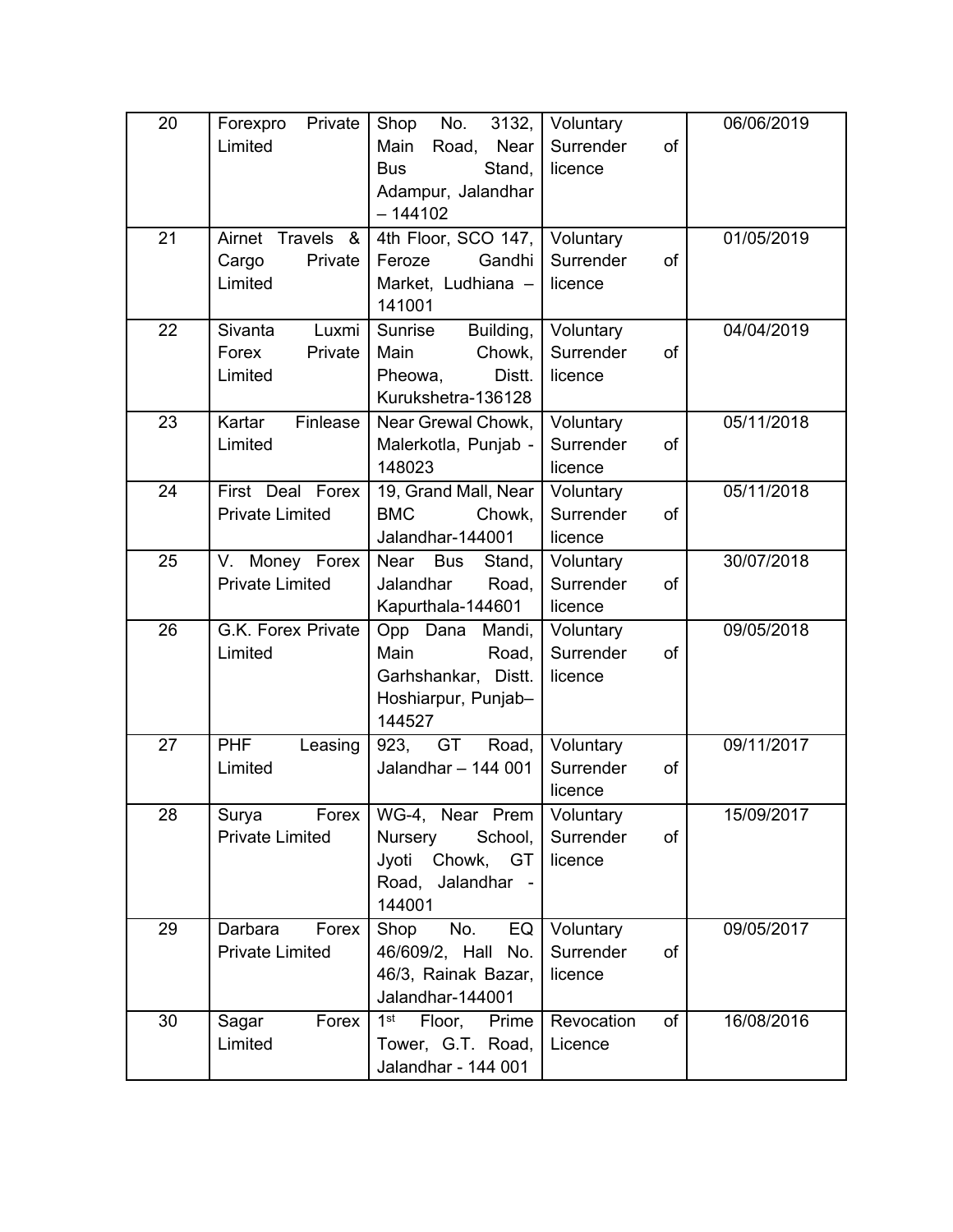| 31 | Johal Air Travel<br>Private<br><b>Services</b>  | Stand,<br>Opp. Bus<br>Flyover Side, Adj.                                                                     | Voluntary<br>Surrender<br>of            | 13/07/2016 |
|----|-------------------------------------------------|--------------------------------------------------------------------------------------------------------------|-----------------------------------------|------------|
|    | Limited                                         | Neetu Colour Lab,<br>Patiala-147001                                                                          | licence                                 |            |
| 32 | Chatha<br>Financial<br><b>Services Limited</b>  | 273,<br>1st<br>Floor,<br>Towers,<br>Anmol<br>Garhshanker<br>Chowk, Main road,<br>Banga, SBS Nagar-<br>144505 | Voluntary<br>Surrender<br>of<br>licence | 02/06/2016 |
| 33 | H.S.M.<br>Forex<br><b>Private Limited</b>       | Bazar Mai Sewan,<br>Golden<br><b>Near</b><br>Temple,<br>Amritsar-<br>143001                                  | Voluntary<br>Surrender<br>of<br>licence | 14/03/2016 |
| 34 | <b>PSS</b><br>Leasing<br><b>Private Limited</b> | Burj Baba Phoola<br>Singh<br>Market,<br>Outside<br>Ghee<br>Amritsar-<br>Mandi,<br>143001                     | Expiry of licence                       | 08/02/2016 |
| 35 | Paul<br>Forex<br>D.<br><b>Private Limited</b>   | Near Vijay Market,<br><b>Old</b><br>Bank<br>Road,<br>Punjab-<br>Dasuya,<br>144 205,                          | Voluntary<br>Surrender<br>of<br>licence | 22/12/2015 |
| 36 | Mankotia<br>Forex<br><b>Private Limited</b>     | Shop No.19, Ekta<br>Rainak<br>Market,<br>Jalandhar-<br>Bazar,<br>144001                                      | Voluntary<br>Surrender<br>of<br>licence | 08/12/2015 |
| 37 | Jatindera<br>Forex<br><b>Private Limited</b>    | Opp. Old Bus Stand,<br><b>Near</b><br>Bori<br>Chowk<br>Tarantaran-143401                                     | Voluntary<br>Surrender<br>of<br>licence | 03/11/2015 |
| 38 | Nirman<br>Forex<br><b>Private Limited</b>       | NH 21,<br>Shastri<br>Nagar, Kullu, HP                                                                        | Voluntary<br>Surrender<br>of<br>licence | 11/08/2015 |
| 39 | FX Mart<br>Private<br>Limited                   | Flat no. 202, Tower<br>12, Royal Estate,<br>Ambala-Chandigarh<br>Road, Zirakpur<br>140 603                   | Voluntary<br>Surrender<br>of<br>licence | 11/08/2015 |
| 40 | Sheikh<br>Farid<br><b>Finvest Limited</b>       | $B - X/ 1283$ , Faridkot<br>Kotkapura<br>Road,<br>Punjab - 151 204                                           | Voluntary<br>Surrender<br>of<br>licence | 11/08/2015 |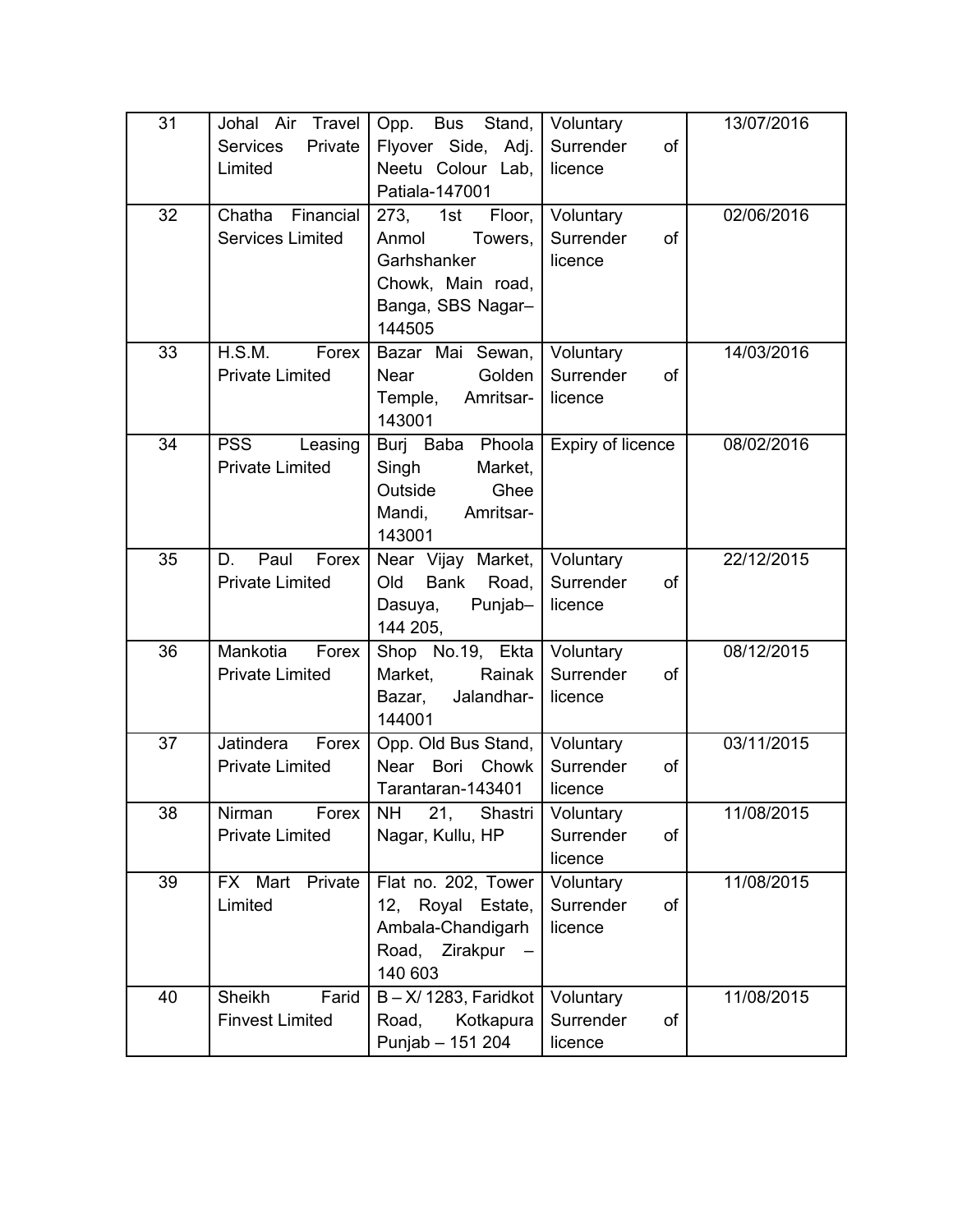| 41 | Seven Ray Forex<br><b>Private Limited</b>            | Shop No. 68, 1ST<br>Floor, Railway Link<br>Road,<br>Amritsar-<br>143006                                                   | Voluntary<br>Surrender<br>of<br>licence | 18/06/2015 |
|----|------------------------------------------------------|---------------------------------------------------------------------------------------------------------------------------|-----------------------------------------|------------|
| 42 | Amrit<br>Hire<br><b>Purchase Limited</b>             | Defence<br>$35-A$ ,<br>Colony, Jalandhar -<br>144002                                                                      | Expiry of licence                       | 25/05/2015 |
| 43 | VG Leasing and<br><b>Finance Limited</b>             | Gopal Singh Street,<br>Muktsar - 152026                                                                                   | Expiry of licence                       | 27/03/2015 |
| 44 | <b>ACVC</b><br>Forex<br><b>Private Limited</b>       | 210,<br>Main<br>Road,<br><b>Bus</b><br>Opp.<br>Stand,<br>Banga - 144505                                                   | Voluntary<br>Surrender<br>of<br>licence | 26/03/2015 |
| 45 | Transworld Forex<br><b>Services Limited</b>          | 21, Mandi<br>Road,<br>Gandhi<br>Chowk,<br>Phagwara $-144401$                                                              | Voluntary<br>Surrender<br>of<br>licence | 26/03/2015 |
| 46 | Forex<br>Happy<br><b>Private Limited</b>             | N.C<br>325<br>Adda<br>Hoshiarpur,<br>Jalandhar<br>City-<br>144001                                                         | Revocation<br>of<br>licence             | 30/01/2015 |
| 47 | Ranjit<br>Forex<br><b>Private Limited</b>            | Inside<br>EP 366/1,<br>Saidan<br>Gate,<br>Jalandhar-144001                                                                | Voluntary<br>Surrender<br>of<br>licence | 22/12/2014 |
| 48 | Tal Forex Private<br>Limited                         | Mohalla Dharamkot,<br>Hoshiarpur<br>Road,<br>Phagwara-144401                                                              | Expiry of licence                       | 15/12/2014 |
| 49 | Forex<br>Spectrum<br>India<br>Private<br>Limited     | 489-90, First Floor,<br>Sector<br>35C,<br>Chandigarh<br>160035                                                            | Voluntary<br>Surrender<br>of<br>licence | 30/10/2014 |
| 50 | Sharp<br>Financial<br>Services<br>Private<br>Limited | 2 <sup>nd</sup><br><b>Dhillon</b><br>Floor,<br>Jandiala<br>Complex,<br>Road, Tarn Taran,<br>Distt.<br>Amritsar-<br>143401 | Revocation<br>of<br>licence             | 20/10/2014 |
| 51 | <b>MR Forex Private</b><br>Limited                   | 14, Grand Mall, Near<br>Radisson<br>Hotel,<br>Jalandhar -144001                                                           | Voluntary<br>Surrender<br>of<br>licence | 20/10/2014 |
| 52 | Forex<br>Ohm<br><b>Services Limited</b>              | Plot<br>No<br>D-178,<br>Phase VIII B, Mohali<br>140110                                                                    | Voluntary<br>Surrender<br>of<br>licence | 30/06/2014 |
| 53 | Master<br>Trust<br>Limited                           | SCO<br>19,<br>Master<br>Chambers,<br>Feroze                                                                               | Voluntary<br>Surrender<br>of<br>licence | 07/05/2014 |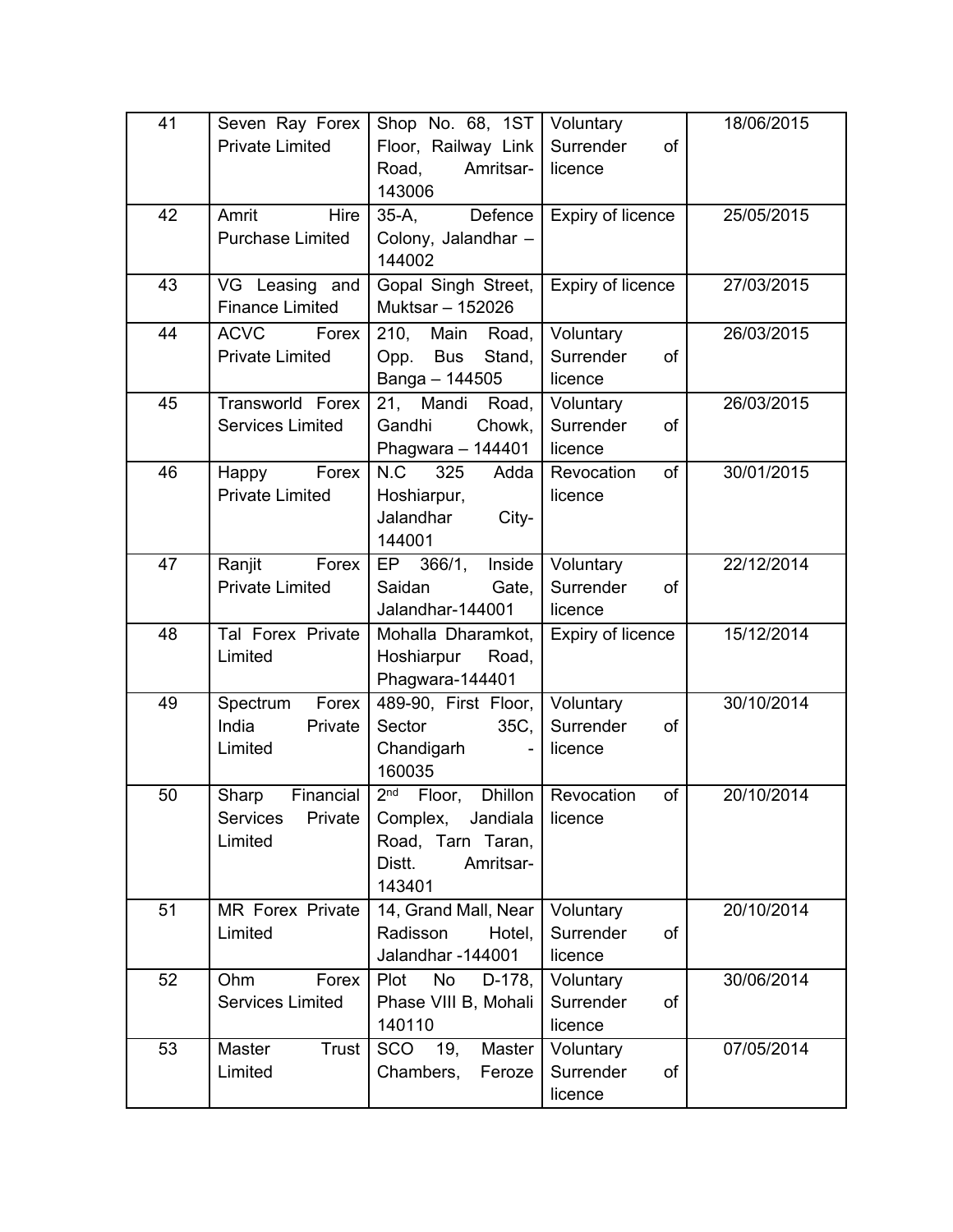|    |                                                       | Gandhi<br>Market,<br>Ludhiana - 141001                                              |                                         |            |
|----|-------------------------------------------------------|-------------------------------------------------------------------------------------|-----------------------------------------|------------|
| 54 | Lal Narain Forex<br><b>Private Limited</b>            | Badhan<br>Near<br>Hospital,<br>Chandigarh Road,<br>Nawanshahr-<br>144514            | Voluntary<br>Surrender<br>of<br>licence | 09/05/2014 |
| 55 | Gambhir<br>Forex<br><b>Private Limited</b>            | Near Sunder Shoes,<br>63,<br>Katra<br>Jaimal<br>Singh,<br>Amritsar-<br>143006       | Expiry of licence                       | 09/05/2014 |
| 56 | Worldwide<br>Forex<br><b>Private Limited</b>          | Opp. Rai Market,<br>Banga Road (Near<br>Canara<br>Bank)<br>Nawanshahar-<br>144514   | <b>Expiry of licence</b>                | 07/03/2014 |
| 57 | Sahayog<br>Enterprises<br><b>Private Limited</b>      | SCO 2-A, 2nd Floor,<br>Sector 7-C, Madhya<br>Marg, Chandigarh-<br>160019            | Voluntary<br>Surrender<br>of<br>licence | 15/01/2014 |
| 58 | Anmoll<br>Forex<br><b>Private Limited</b>             | Bazar Kashmirian,<br>Jandiala<br>Guru,<br>Amritsar- 143001                          | Revocation<br>of<br>licence             | 10/01/2014 |
| 59 | Cute Collection &<br>Forex<br>Private<br>Limited      | Chaddha<br>Market,<br>Near State Bank of<br>Patiala., G.T. Road,<br>Phagwara-144401 | Revocation<br>of<br>licence             | 05/12/2013 |
| 60 | Forex<br>Ozzy<br><b>Private Limited</b>               | 202-203, Jay Ess<br>Complex,<br>Shastri<br>Market, Jalandhar -<br>144001            | Voluntary<br>Surrender<br>of<br>licence | 11/09/2013 |
| 61 | Manchanda<br>Money Changers<br><b>Private Limited</b> | <b>Booth</b><br>No.<br>340,<br>Sector-<br>32D,<br>Chandigarh<br>160047              | of<br>Revocation<br>Licence             | 02/09/2013 |
| 62 | Suman<br>Forex<br><b>Private Limited</b>              | No.<br>Shop<br>2,<br>Chandigarh Chowk,<br>Near Gill Hospital,<br>Nawanshar-144514   | Revocation<br>of<br>Licence             | 30/08/2013 |
| 63 | Mehra<br>Forex<br><b>Private Limited</b>              | Mehra<br>Hotel<br>Building,<br>Opp.<br>Railway<br>Station,                          | Revocation<br>of<br>Licence             | 22/08/2013 |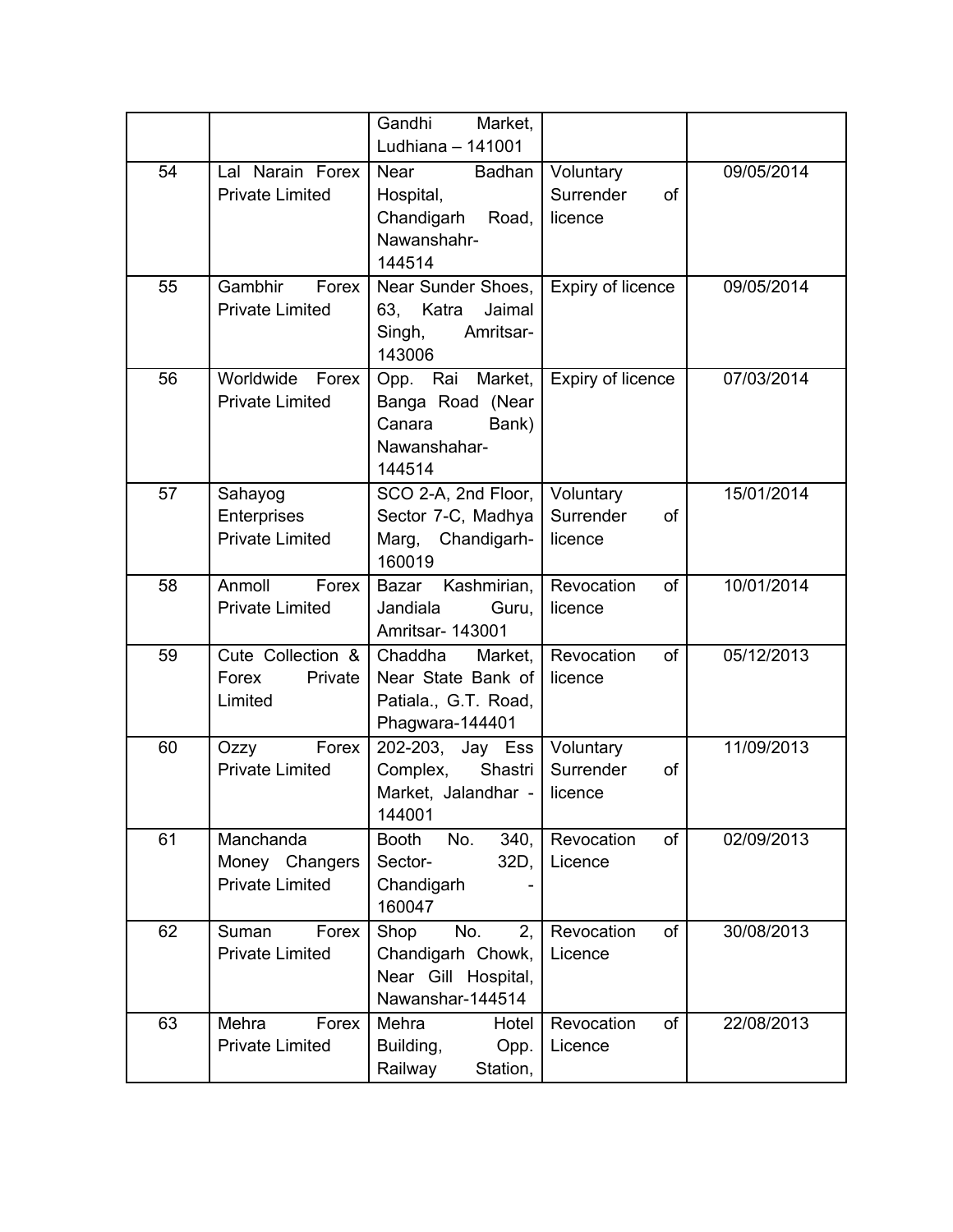|    |                                                  | G.T. Road, Amritsar-<br>143001                                                                      |                                         |            |
|----|--------------------------------------------------|-----------------------------------------------------------------------------------------------------|-----------------------------------------|------------|
| 64 | K.S. Travel Private<br>Limited                   | SCO 28, 2nd Floor,<br><b>Nehru</b><br>Shopping<br>Complex, Lawrence<br>Road,<br>Amritsar-<br>143001 | Revocation<br>of<br>Licence             | 12/06/2013 |
| 65 | Foreign<br>Bajaj<br>Exchange Private<br>Limited  | <b>Booth</b><br>No.<br>324,<br>Sector<br>$35-D$ ,<br>Chandigarh-160022                              | Revocation<br>of<br>Licence             | 12/06/2013 |
| 66 | Punjab<br>Kashmir<br><b>Finance Limited</b>      | Balbir Tower, PKF<br>Namdev<br>Chowk,<br>G.T.<br>Road,<br>Jalandhar- 144001                         | Voluntary<br>Surrender<br>of<br>licence | 29/05/2013 |
| 67 | Airwings Services<br><b>Private Limited</b>      | Model Town Road,<br>Near Hotel Skylark,<br>Jalandhar - 144001                                       | Voluntary<br>Surrender<br>of<br>licence | 29/05/2013 |
| 68 | <b>Bubber</b><br>Forex<br><b>Private Limited</b> | Main<br>Bazar,<br>Gurdaspur- 143521                                                                 | Voluntary<br>Surrender<br>of<br>licence | 28/02/2013 |
| 69 | Goel & Jain Forex<br><b>Private Limited</b>      | Old<br>189,<br>Grain<br>Market,<br>Jagraon,<br>Punjab                                               | Expiry of licence                       | 28/08/2012 |
| 70 | Prabhu<br>Forex<br><b>Private Limited</b>        | Talwandi<br>Gate,<br>Raikot, Ludhiana                                                               | Expiry of licence                       | 24/08/2012 |
| 71 | Forex<br>Yargay<br><b>Private Limited</b>        | Shop No 6, Dragon<br>Market PO Manali,<br>Distt/<br>Kullu<br>(H.P).175131                           | Voluntary<br>Surrender<br>of<br>licence | 08/08/2012 |
| 72 | Emirates<br>Forex<br><b>Private Limited</b>      | 101, Alpha Estate,<br>39,<br>G.T. Road,<br>Jalandhar-144001                                         | Voluntary<br>Surrender<br>of<br>licence | 25/01/2013 |
| 73 | Sood<br>Forex<br><b>Private Limited</b>          | Pahari<br>Katara,<br>Chatta<br>Bazar,<br>Hoshiarpur-146001                                          | Voluntary<br>Surrender<br>of<br>licence | 18/06/2012 |
| 74 | <b>Travels</b><br>Bajaj<br>Limited               | SCO No.<br>96-97,<br>Sector<br>$17-C$ ,<br>Chandigarh/160017                                        | Voluntary<br>Surrender<br>of<br>licence | 02/05/2012 |
| 75 | Delta<br>Forex<br><b>Private Limited</b>         | Shop<br>No.2,<br>Old<br>Court<br>Road,<br>Opposite<br>Central<br>Co/Operative Bank,                 | Voluntary<br>Surrender<br>of<br>licence | 16/04/2012 |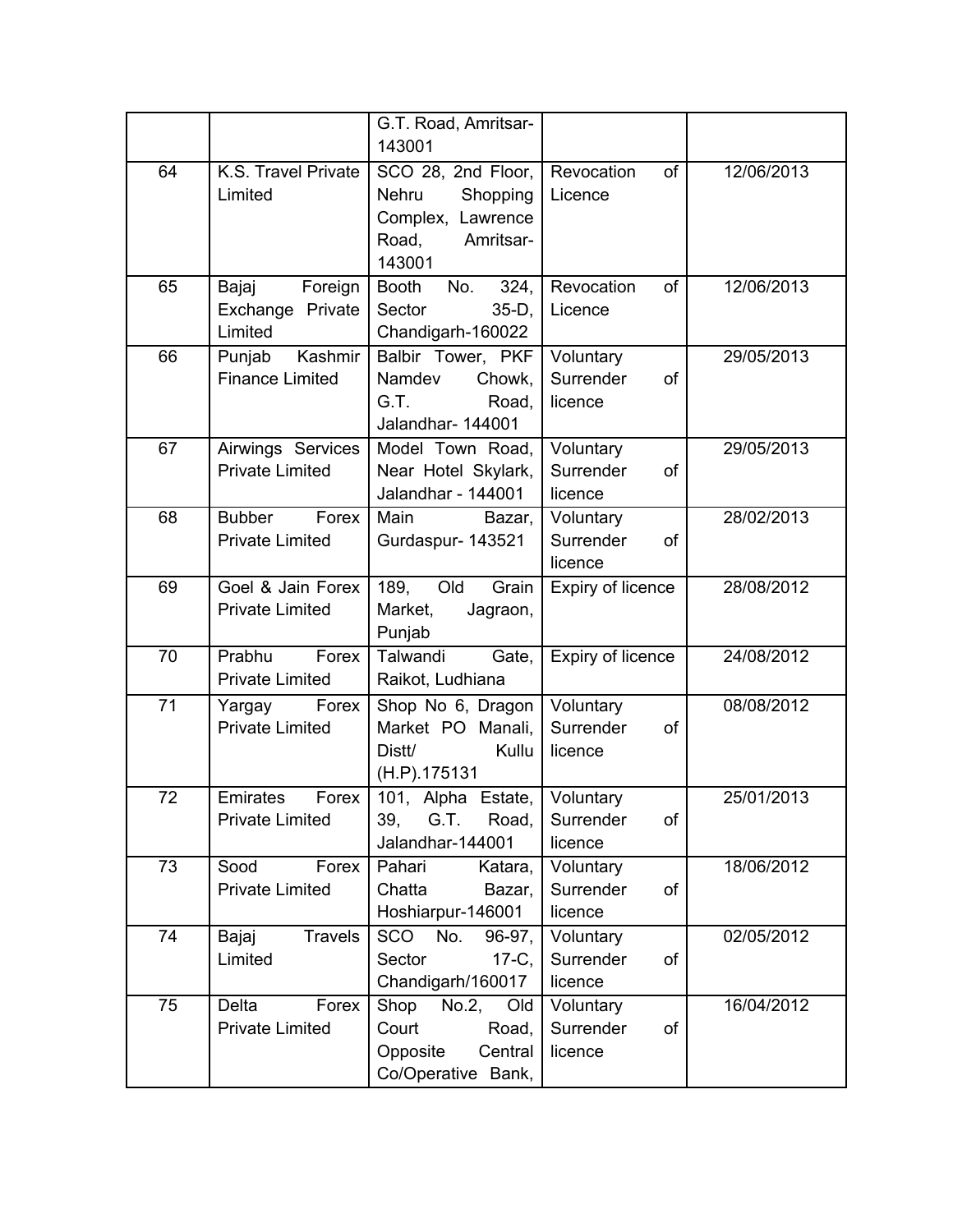|    |                                                           | Nawanshahr - 144<br>514                                                                                                  |                                         |            |
|----|-----------------------------------------------------------|--------------------------------------------------------------------------------------------------------------------------|-----------------------------------------|------------|
| 76 | Sapna<br>Apna<br>Forex<br>Money<br><b>Private Limited</b> | Court Road,<br>Old<br>Nawanshahr-<br>144514                                                                              | Voluntary<br>Surrender<br>of<br>licence | 10/01/2012 |
| 77 | Rashi<br>Credit<br>&<br>Investments<br>Limited            | SCO 87/88, 1ST<br>Floor, Swastik Vihar,<br>Mansa<br>Devi<br>Complex<br>Panchkula-134 109                                 | of<br>Revocation<br>Licence             | 11/01/2012 |
| 78 | Waheguru<br>Forex<br><b>Private Limited</b>               | Shop No. 72, Ward<br>No. 2, Main Bazar,<br>Begowal,<br>Distt.<br>Kapurthala-134109                                       | <b>Expiry of licence</b>                | 11/01/2012 |
| 79 | Foreign<br>Omega<br>Exchange Private<br>Limited           | Tanda<br>By-pass<br>Road,<br>Kailash<br>Market,<br>Opp.<br>Electricity<br><b>Board</b><br>Office, Hoshiarpur-<br>146 001 | Voluntary<br>Surrender<br>of<br>licence | 14/09/2011 |
| 80 | Forex<br>Powar<br><b>Private Limited</b>                  | Main<br>Bazar, Near<br>Mandir,<br>Devi<br>Adampur,<br>Distt.<br>Jalandhar- 144102                                        | Voluntary<br>Surrender<br>of<br>licence | 14/09/2011 |
| 81 | <b>Babu</b><br>Money<br>Private<br>Changer<br>Limited     | 21, Sadar Bazar,<br>Jalandhar Cantt. -<br>144005                                                                         | Voluntary<br>Surrender<br>of<br>licence | 14/09/2011 |
| 82 | Baba Puran Dass<br><b>Financial Services</b><br>Limited   | Building,<br>Sriram<br>Chowk,<br>Malerkotla<br>G.T. Road, Khanna-<br>141401                                              | of<br>Revocation<br>Licence             | 14/11/2011 |
| 83 | <b>IVY Forex Private</b><br>Limited                       | Near<br>Modi<br>Raj<br>Dharamshala,<br>Malerkotla-148023                                                                 | of<br>Revocation<br>Licence             | 06/12/2010 |
| 84 | Amarsons Trading<br><b>Private Limited</b>                | Sco 825-26, Sector<br>22-A,<br>Chandigarh-<br>160022                                                                     | Voluntary<br>Surrender<br>of<br>licence | 20/10/2010 |
| 85 | <b>Studies</b><br>Saga<br><b>Private Limited</b>          | C-2140, C<br>Block,<br>INIFD,<br>Opposite<br>Ranjit<br>Avenue,<br>Amritsar-143001                                        | Voluntary<br>Surrender<br>of<br>licence | 20/10/2010 |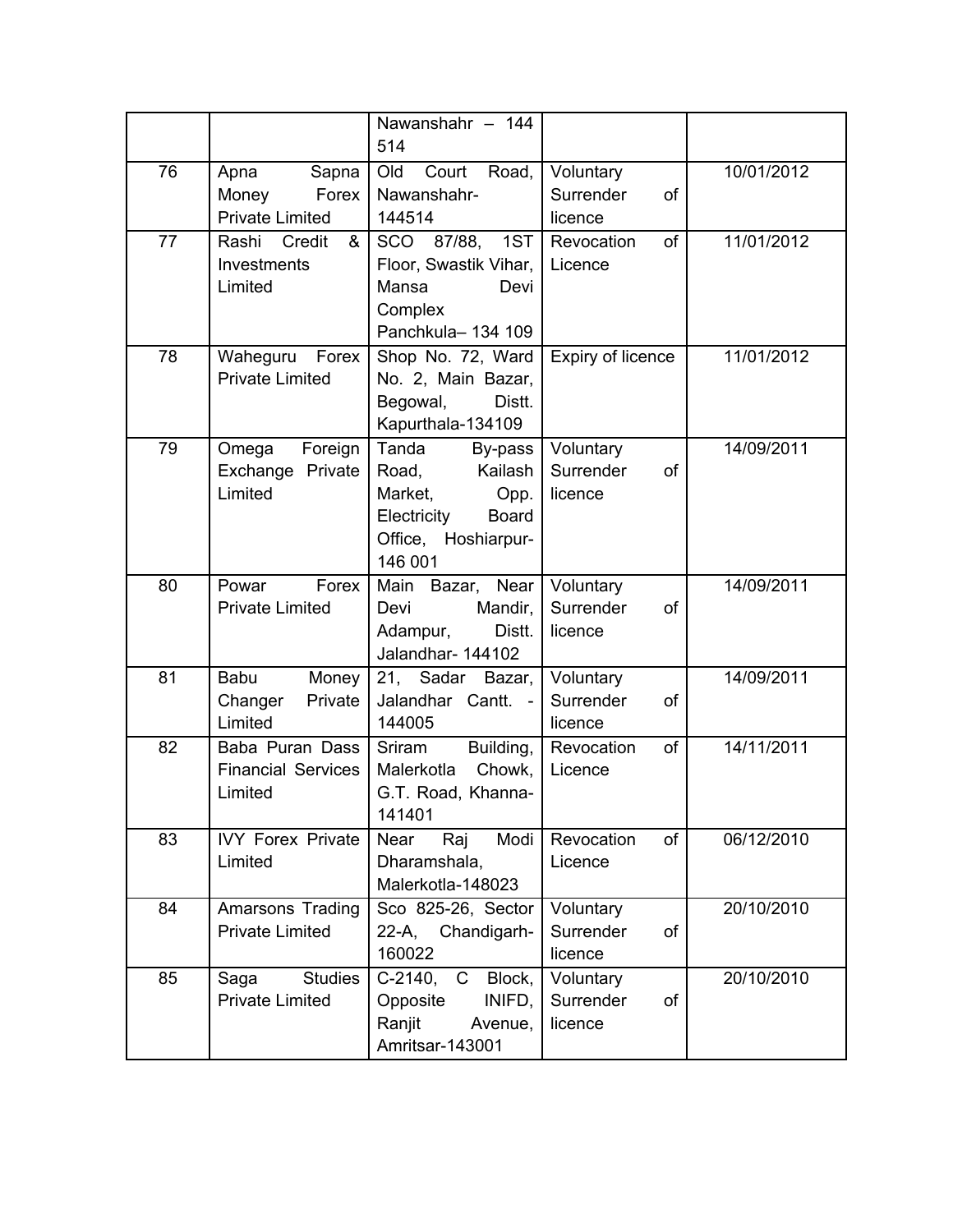| 86 | So-Hum<br>Forex                     | Shop No.74, Sector                   | Expiry of licence            | 20/04/2010 |
|----|-------------------------------------|--------------------------------------|------------------------------|------------|
|    | <b>Private Limited</b>              | 11, Huda, Phase-I,<br>Panipat-132103 |                              |            |
| 87 | Abhi Forex Private                  | <b>Opposite Red Cross</b>            | Revocation<br>of             | 04/03/2010 |
|    | Limited                             | Maternity Hospital,                  | Licence                      |            |
|    |                                     | Tehsil Road, Near                    |                              |            |
|    |                                     | Singh<br>Gurudwara                   |                              |            |
|    |                                     | Sabha,<br>Jagraon,                   |                              |            |
|    |                                     | Distt. Ludhiana                      |                              |            |
| 88 | Money<br>Saroy                      | Basti<br>Adda                        | Voluntary                    | 04/03/2010 |
|    | Private<br>Changer                  | Danishmandan, Gill                   | Surrender<br>of              |            |
|    | Limited                             | Gakha<br>Road,<br>Jalandhar - 144002 | licence                      |            |
| 89 | Swagtam-A-                          | The<br>Mall<br>Road,                 | Voluntary                    | 04/11/2009 |
|    | Tourism<br>Dream                    | Manali                               | Surrender<br>of              |            |
|    | <b>Private Limited</b>              |                                      | licence                      |            |
| 90 | S.R.<br>Forex                       | Near<br>Rajdoot                      | Voluntary                    | 04/11/2009 |
|    | Enterprises                         | Pehowa<br>Agency,                    | Surrender<br>of              |            |
|    | <b>Private Limited</b>              | Chowk,<br>Kaithal<br>$\sim$          | licence                      |            |
|    |                                     | 136027                               |                              |            |
| 91 | Glacier<br>Forex                    | School Road, Manali                  | Voluntary                    | 10/08/2008 |
|    | <b>Private Limited</b>              |                                      | Surrender<br>of              |            |
| 92 | Motor                               | <b>SCF</b><br>620,<br>Motor          | licence                      | 04/11/2009 |
|    | Manimajra<br><b>Finance Limited</b> | Market, Manimajra                    | Voluntary<br>Surrender<br>of |            |
|    |                                     |                                      | licence                      |            |
| 93 | <b>Skylark</b><br>Motor &           | Above State Bank of                  | Voluntary                    | 14/01/2009 |
|    | General<br>Finance                  | Patiala, G.T. Road,                  | Surrender<br>of              |            |
|    | Limited                             | Moga                                 | licence                      |            |
| 94 | <b>Travels</b><br>Subha             | Shop No. 7, Amritsar                 | Voluntary                    | 10/01/2009 |
|    | <b>Private Limited</b>              | International<br>Hotel,              | Surrender<br>of              |            |
|    |                                     | <b>LIC</b><br>City<br>Opp.           | licence                      |            |
|    |                                     | Centre, Near Suraj                   |                              |            |
|    |                                     | Cinema,<br>Amritsar-                 |                              |            |
| 95 | East West Forex                     | 143001<br>Ambedkar<br>Chowk,         |                              | 20/08/2008 |
|    | <b>Private Limited</b>              | Road,<br>Banga                       | Voluntary<br>Surrender<br>of |            |
|    |                                     | Nawanshahar                          | licence                      |            |
|    |                                     | 144514                               |                              |            |
| 96 | M.M. Forex Private                  | WG/479, New Saraj                    | Voluntary                    | 01/11/2008 |
|    | Limited                             | Ganj, Jalandhar                      | Surrender<br>of              |            |
|    |                                     |                                      | licence                      |            |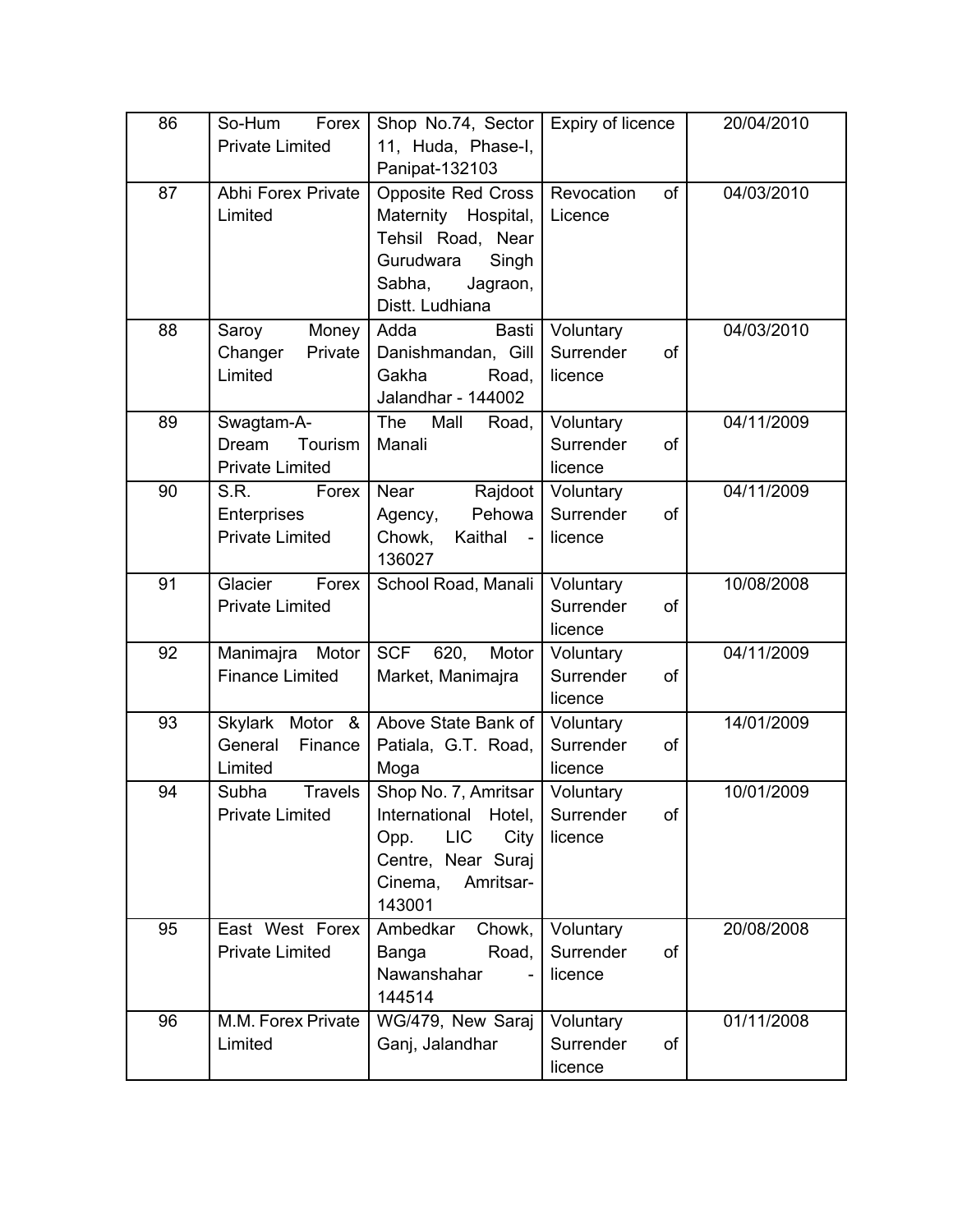| 97  | P.P Hire Purchase<br><b>Private Limited</b>                        | Ladhewali<br>Road,<br><b>Dhilwan</b><br>Chowk,<br>VPO/<br>Ladhewali,<br>Jalandhar                     | of<br>Revocation<br>Licence             | 30/04/2007 |
|-----|--------------------------------------------------------------------|-------------------------------------------------------------------------------------------------------|-----------------------------------------|------------|
| 98  | Rayum Investment<br>& Leasing Private<br>Limited                   | SCO-16-17, 2nd<br>Floor, Sector- 9D,<br>Chandigarh                                                    | Voluntary<br>Surrender<br>of<br>licence | 19/08/2008 |
| 99  | $\overline{\mathsf{Fin}}$ lease<br>Sikri<br><b>Private Limited</b> | Sehdev<br>Market<br>(Near P&T Colony)<br>Chowk<br>Namdev<br>Jalandhar-144401                          | Voluntary<br>Surrender<br>of<br>licence | 19/08/2008 |
| 100 | <b>Nitin</b><br>Hire<br>Purchase Private<br>Limited                | Ambedkar<br>Dr.<br>Chowk, Nakodar,<br>Distt. - Jalandhar                                              | Voluntary<br>Surrender<br>of<br>licence | 19/08/2008 |
| 101 | Hire<br>Simar<br><b>Purchase Limited</b>                           | Shop no. 18, Gujrat<br>Complex,<br>Jyoti<br>Chowk, Jalandhar                                          | Voluntary<br>Surrender<br>of<br>licence | 23/09/2005 |
| 102 | Sameer<br>Forex<br><b>Private Limited</b>                          | Ghumar<br>Mandi,<br>Near Sabji Market,<br>Ludhiana-141001                                             | Voluntary<br>Surrender<br>of<br>licence | 30/05/2008 |
| 103 | <b>EMM Jay Travels</b><br>& Exports Private<br>Limited             | Narinder<br>Opp.<br>Cinema, G.T. Road,<br>Jalandhar                                                   | $\overline{a}$                          |            |
| 104 | A.K. Forex Private<br>Limited                                      | SCO 169/170, 2ND<br>Floor, Sector 8/C,<br>Chandigarh                                                  | <b>Expiry of licence</b>                | 21/07/2007 |
| 105 | Kaner Investment<br>Limited                                        | First Floor, Ajay<br>Market,<br>Amritsar<br>Road, Moga - 142<br>001                                   | Expiry of licence                       | 02/08/2007 |
| 106 | Kapoor<br>Money<br>Changers                                        | <b>Booth</b><br>No.<br>196,<br>Sector<br>$35/D$ ,<br>Chandigarh                                       | Expiry of licence                       | 23/08/2007 |
| 107 | Lubana<br>Forex<br><b>Private Limited</b>                          | Near<br>Punjab<br>National Bank, VPO<br>Talwandi<br>Salhan,<br>Distt.<br>Dasuya<br>Hoshiarpur -144203 | Expiry of licence                       | 13/05/2006 |
| 108 | Saini International<br>Forex<br>Private<br>Limited                 | 303,<br>2nd<br>Floor,<br>Prime<br>28.<br>Tower,<br>G.T.<br>Road,<br>Jalandhar                         | Expiry of licence                       | 12/06/2006 |